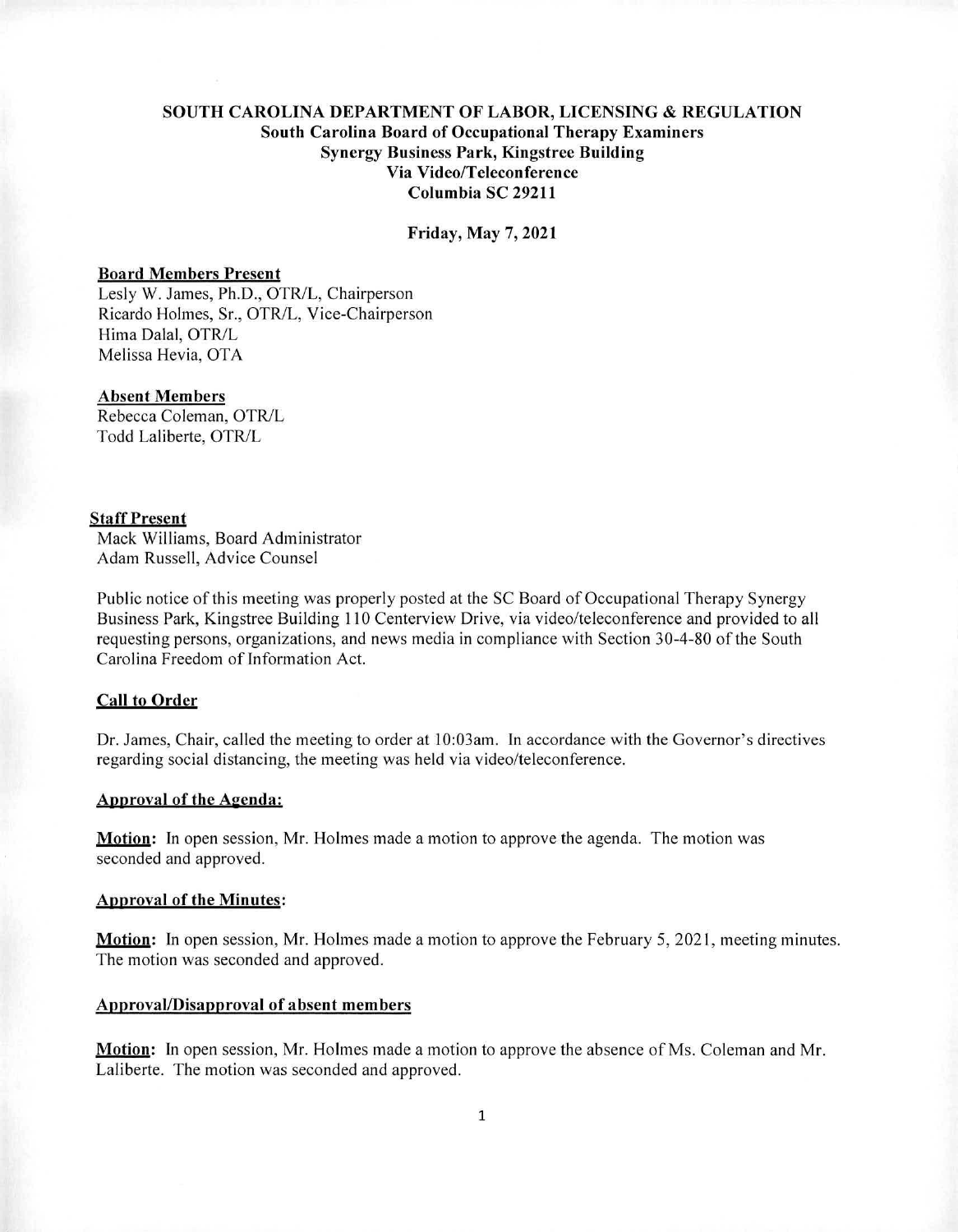#### New Business

Office of Investigations and Enforcement (OIE/IRC) Report: Ms. Bailey McNair, Office of Investigations & Enforcement, presented the statistical and training report to the Board.

The Board accepted the statistical and training report as information.

#### **IRC Recommendations**

Ms. Bailey McNair presented the IRC report to the Board. Case 2020-7 is recommended for dismissal and Case 2020-8 is recommended for letter of caution.

Motion: In open session, Mr. Holmes made a motion to accept the IRC recommendation for case 2020-7 for dismissal and 2020-8 for letter of caution. The motion was seconded and approved.

**Office of General Council (ODC) Report:** Mr. Gwynne, Office of Disciplinary Counsel, presented the ODC Report.

The Board accepted the ODC report as information.

**Finance Renort:** Mr. Williams, Board Administrator, presented the financial report.

The Board accepted the finance report as information.

#### **Application Hearings:**

## Initial Applications:

Sarah Ross: The purpose of this hearing was to determine whether Ms. Ross should be granted a license as an Occupational Therapist in South Carolina. Ms. Ross made a personal appearance by video conference and was not represented by legal counsel.

**Motion:** In open session, Ms. Dalai made a motion to close the hearing to protect Personal Health Information. The motion was seconded and approved.

**Motion:** In Closed session, Ms. Hevia made a motion to go into open session. The motion was seconded and approved.

**Motion:** In open session, Ms. Dalai made a motion to grant Ms. Ross a license to practice Occupational Therapy. The motion was seconded and approved.

**Stephanie** De La Rosa: The purpose of this hearing was to determine whether Ms. De La Rosa should be granted a license as an Occupational Therapist in South Carolina. Ms. De La Rosa made a personal appearance by video conference and was not represented by legal counsel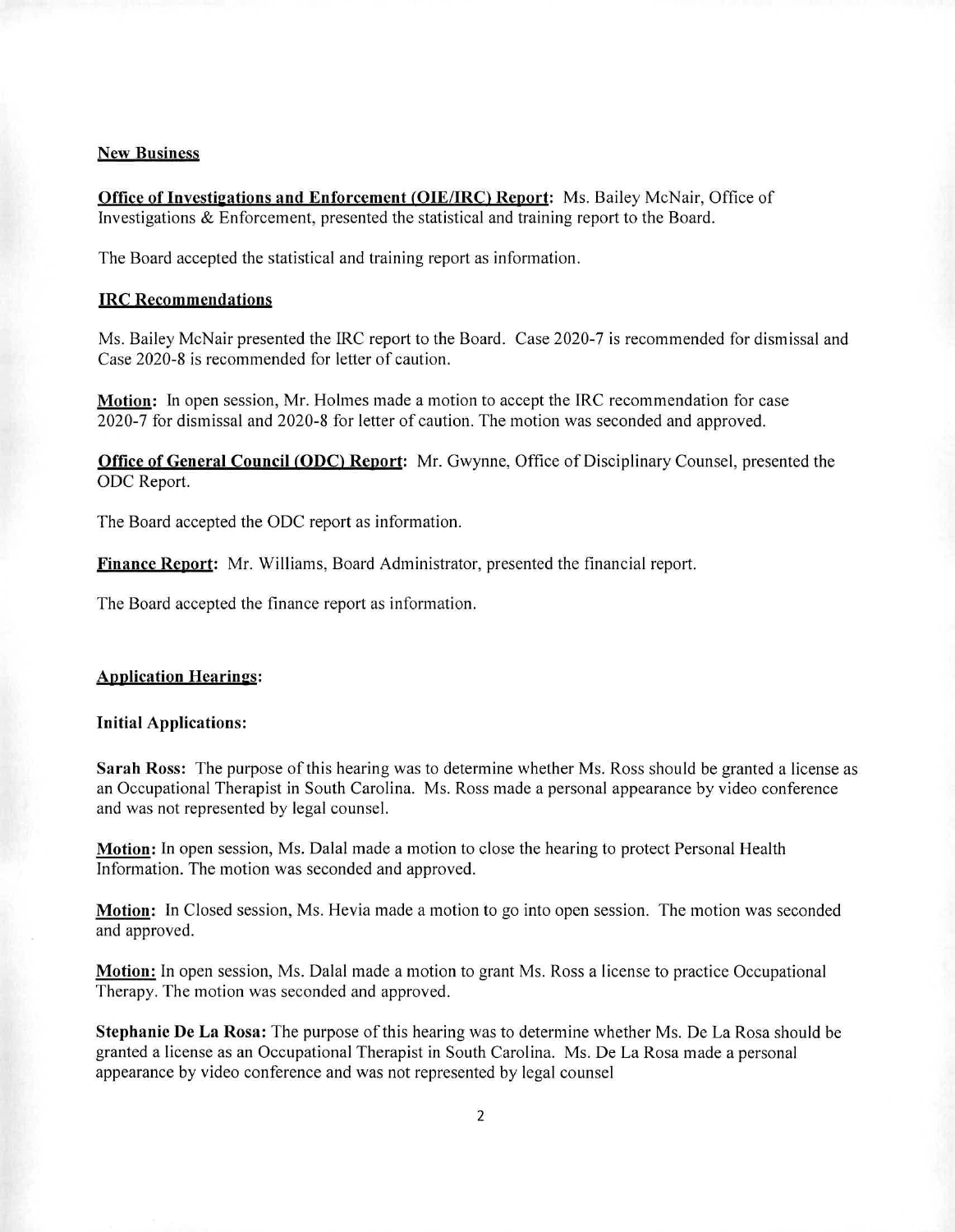**Motion:** In open session, Mr. Holmes made a motion to go into executive session for legal counsel. The motion was seconded and approved.

**Executive Session:** No votes were taken during executive session. [11:18 am. - 11:37 am]

**Motion:** In open session, Ms. Hevia made a motion to come out of executive session. The motion was seconded and approved.

**Motion:** In open session, Ms. Dalai made a motion to grant Ms. De La Rosa a provisional license to obtain 125 Clinical Practice hours under onsite supervision. Ms. De La Rosa must submit an application by examination. The motion was seconded and approved.

## **Reinstatement Applications:**

**Sharon Herz-Freilich:** The purpose of this hearing was to determine whether Ms. Herz- Freilich's license should be reinstated to practice as an Occupational Therapist in South Carolina. Ms. Freilich made a personal appearance by video conference and was not represented by legal counsel.

**Motion:** In open session, Ms. Hevia made a motion to go into executive session for legal counsel. The motion was seconded and approved.

**Executive Session:** No votes were taken during executive session. [11:57 am. — 12:04 pm]

**Motion:** In open session, Mr. Holmes made a motion to come out of executive session. The motion was seconded and approved.

**Motion:** In open session, Ms. Hevia made a motion to grant Ms. Herz-Freilich a provisional license to obtain 250 hours of clinical practice under onsite supervision of an Occupational Therapist in this state, paying reactivation fee, and completing 16 hours of continuing education. The motion was seconded and approved.

**Kelley Clarke:** The purpose of this hearing was to determine whether Ms. Clarke should be reinstated to practice as an Occupational Therapist in South Carolina. Ms. Clarke made a personal appearance by video conference and was not represented by legal counsel.

**Motion:** In open session, Ms. Hevia made a motion to go into executive session for legal counsel. The motion was seconded and approved.

**Executive Session:** No votes were taken during executive session. [12:10 pm. - 12:20 pm]

**Motion:** In open session, Ms. Dalai made a motion to come out of executive session. The motion was seconded and approved.

**Motion.** In open session, Ms. Hevia made a motion to grant Ms. Clarke a provisional license to obtain 500 hours of clinical practice, under the onsite supervision of an Occupational Therapist in this state, pay reactivation fee and completing 50 hours of board approved continuing education. Once these condition have been met, Ms. Clarke will be granted a permanent license. The motion was seconded and approved.